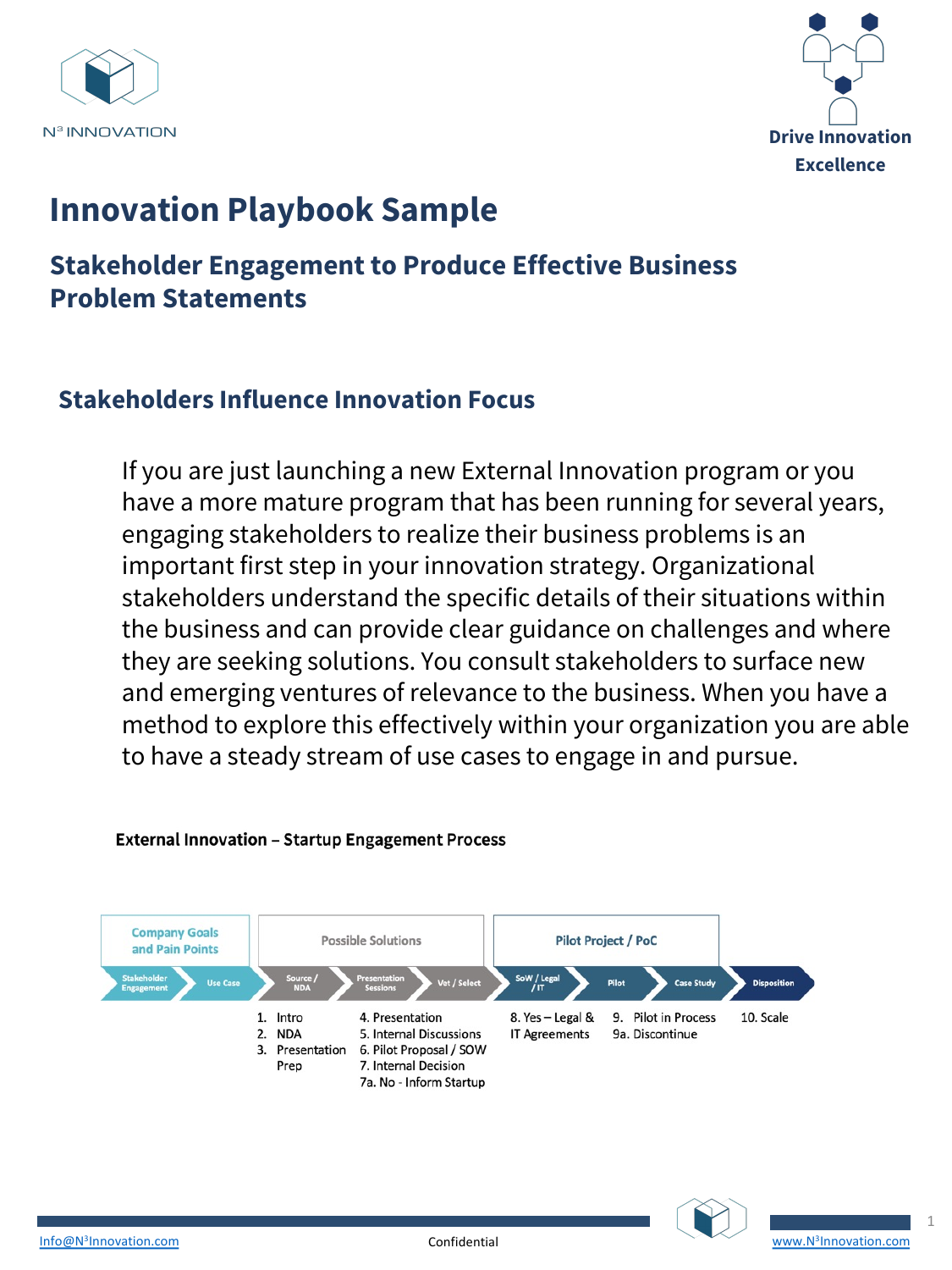



## **Qualify the Business Need**

A good practice when initially engaging stakeholders is to qualify that they have a clear business problem where they are seeking solutions. This qualification process can be a simple interview with the stakeholders to go through a set of questions to understand their needs, opportunities, if they have a budget and clear timeline to execute a pilot. This process can help determine if the Innovation team should engage further with a stakeholder to create an action plan to move through the innovation process.



There are times where you have an engaged stakeholder who wants to participate in the innovation process, as they realize opportunities through reading the market landscape and understanding the need to stay competitive. They appreciate that in order to maintain a leadership position in their industry they have to continue to explore and innovate within their organization. Yet they may not know how to define a clear business problem within a specific domain area. In these situations, Innovation teams need to work with stakeholders to help them outline a business [probl](mailto:Info@N3Innovation.com)em statement that addresses the solution they are lo[oking to](http://www.n3innovation.com/)  explore.

 $\overline{\phantom{a}}$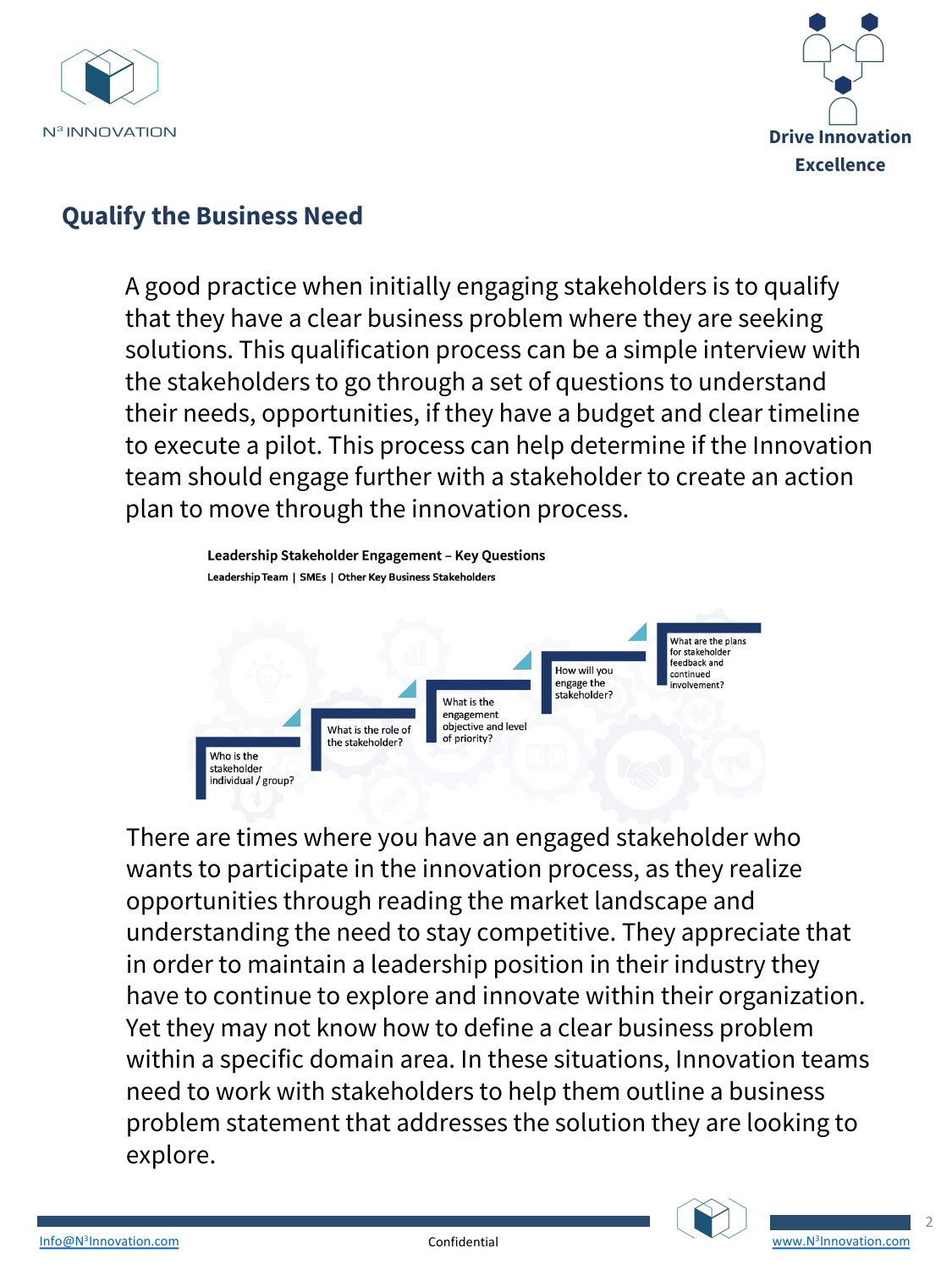



#### **Design Thinking to Sharpen Solution Space**

One way the Innovation team can partner with a stakeholder to help define a clear business problem statement is though engaging in a Design Thinking exercise. The Design Thinking process helps teams immerse themselves in the current reality of their situation, brainstorm and prioritize new ideas and ultimately build a plan to apply the key solution to the real world. Building the plan is an important and final step in the Design Thinking process as it clearly defines the business problem statement and provides a distinct roadmap to produce outcomes.



Design Thinking is a creative problem-solving methodology that instills the full spectrum





3